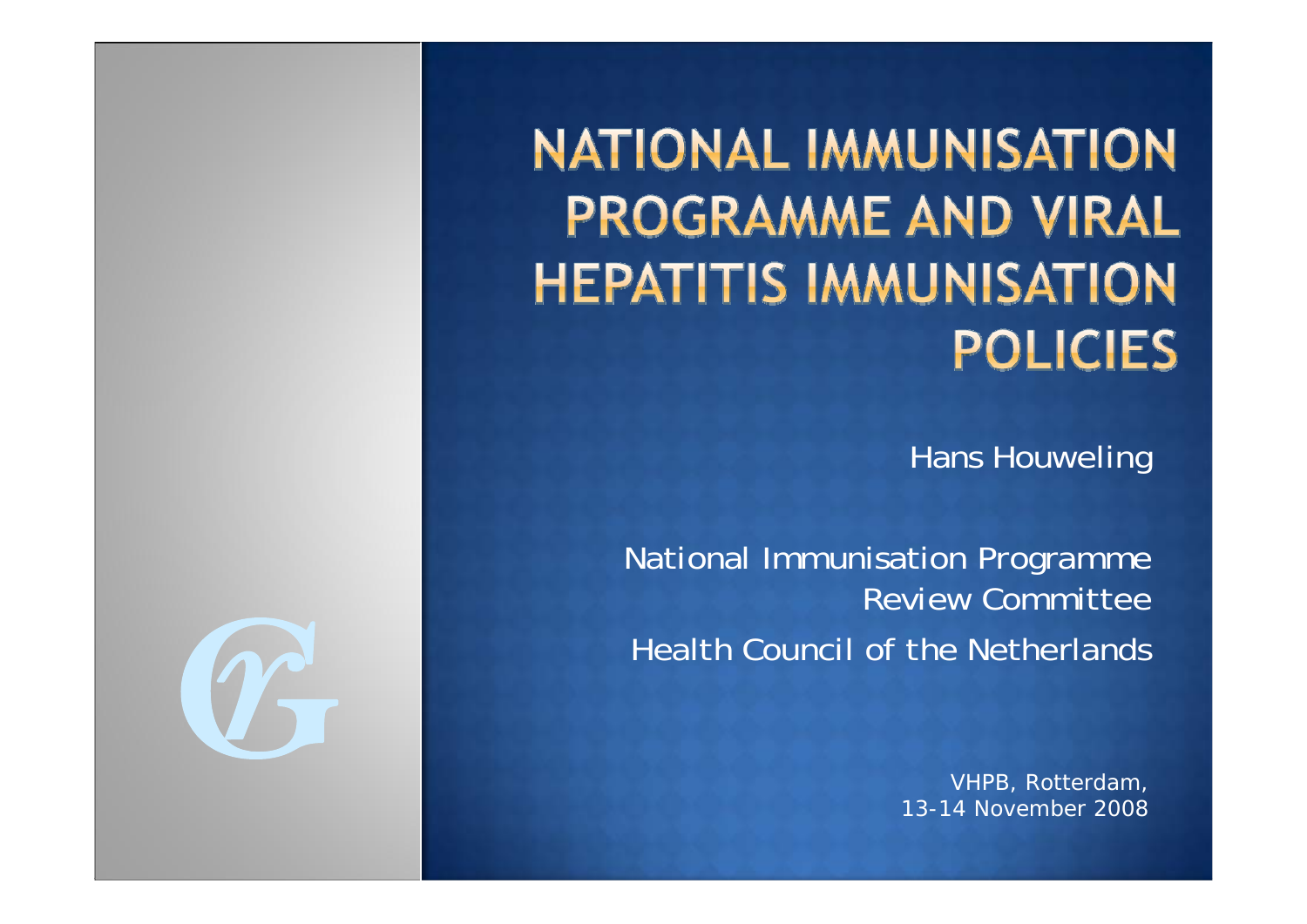### GROWTH OF NIP IN THE NETHERLANDS

| Diphtheria                     | 1957 |
|--------------------------------|------|
| Pertussis                      | 1957 |
| Tetanus                        | 1957 |
| Polio                          | 1957 |
| Measles                        | 1976 |
| <b>Mumps</b>                   | 1987 |
| Rubella                        | 1974 |
| Hepatitis $B$ – mother HBsAg + | 1989 |
| Haemophilus influenzae type b  | 1993 |
| Meningococcal C infections     | 2002 |
| Hepatitis B – children at risk | 2003 |
| Pneumococcal disease           | 2006 |
| Cervical cancer                | 20C  |

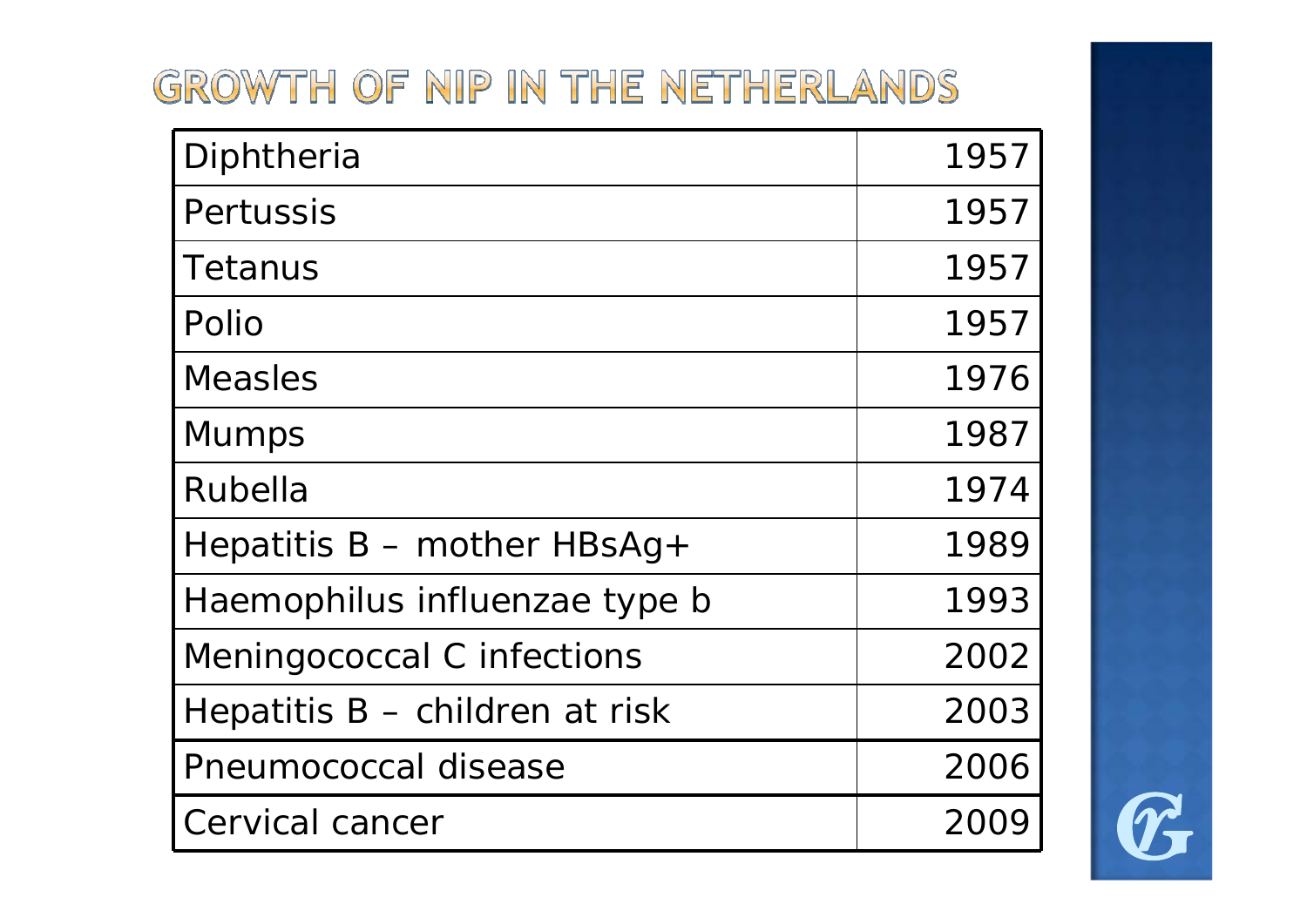# NIP (Rijksvaccinatieprogramma, RVP) in the Netherlands

- Programmatic indeed!
- Publicly funded, free of charge
- Embedded in general infant wellfare and youth health care
- Linkage to population register
- Active invitations, recalls, outreaching activities
- Regular meetings with nurse/physician
- Voluntary
- Low threshold, high participation rates (>95%)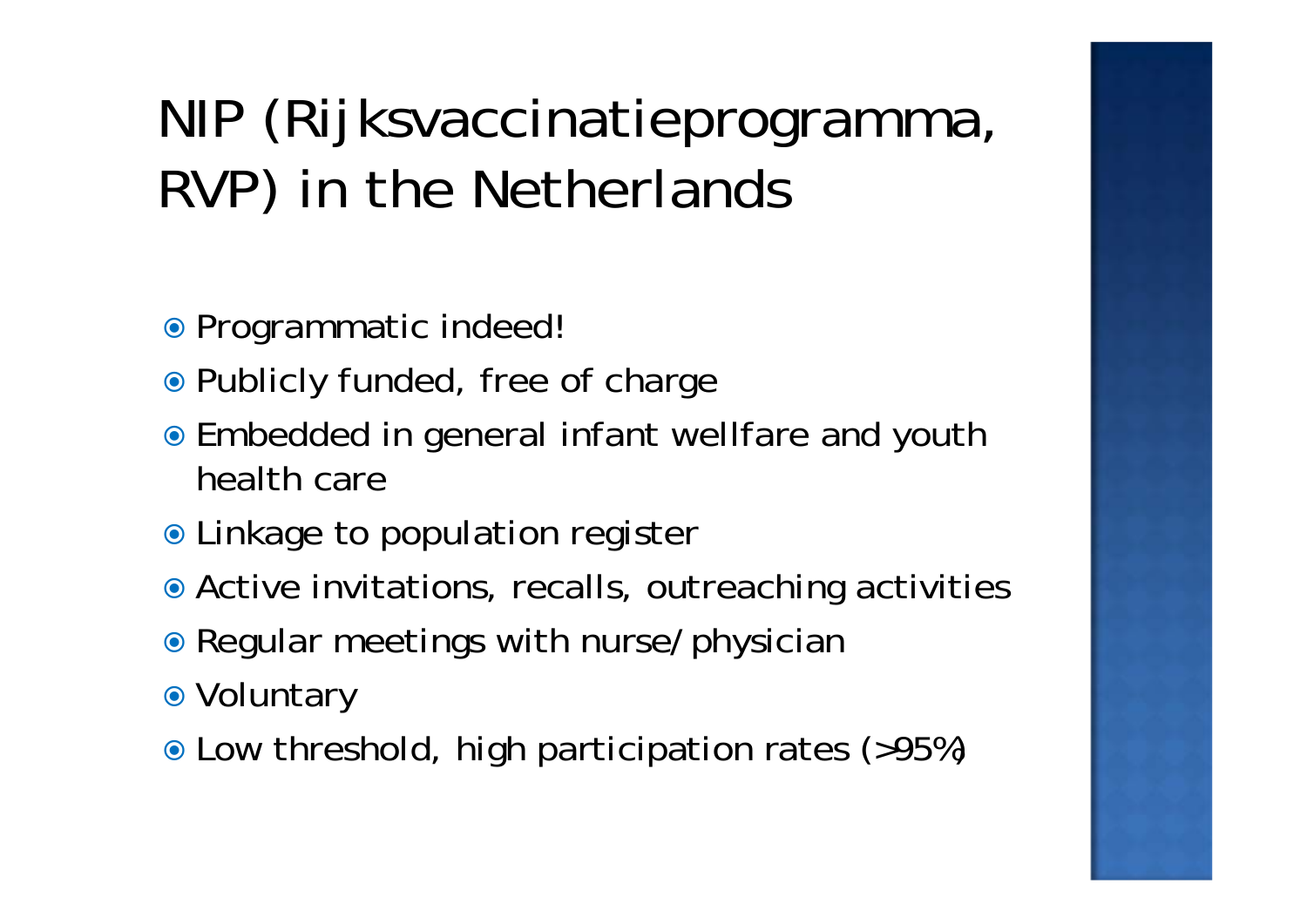# Organization of RVP

### National Institute of Public Health (RIVM)

 $\overline{\phantom{a}}$  Runs the programme at infant well clinics / school health services, provides continuous education of public and professionals, evaluates safety and effectiveness

#### Netherlands Vaccine Institute (NVI)

**Produces or buys the vaccines** 

### Health Council (Gezondheidsraad, GR)

**Provides independent, scientific advice on content of** programme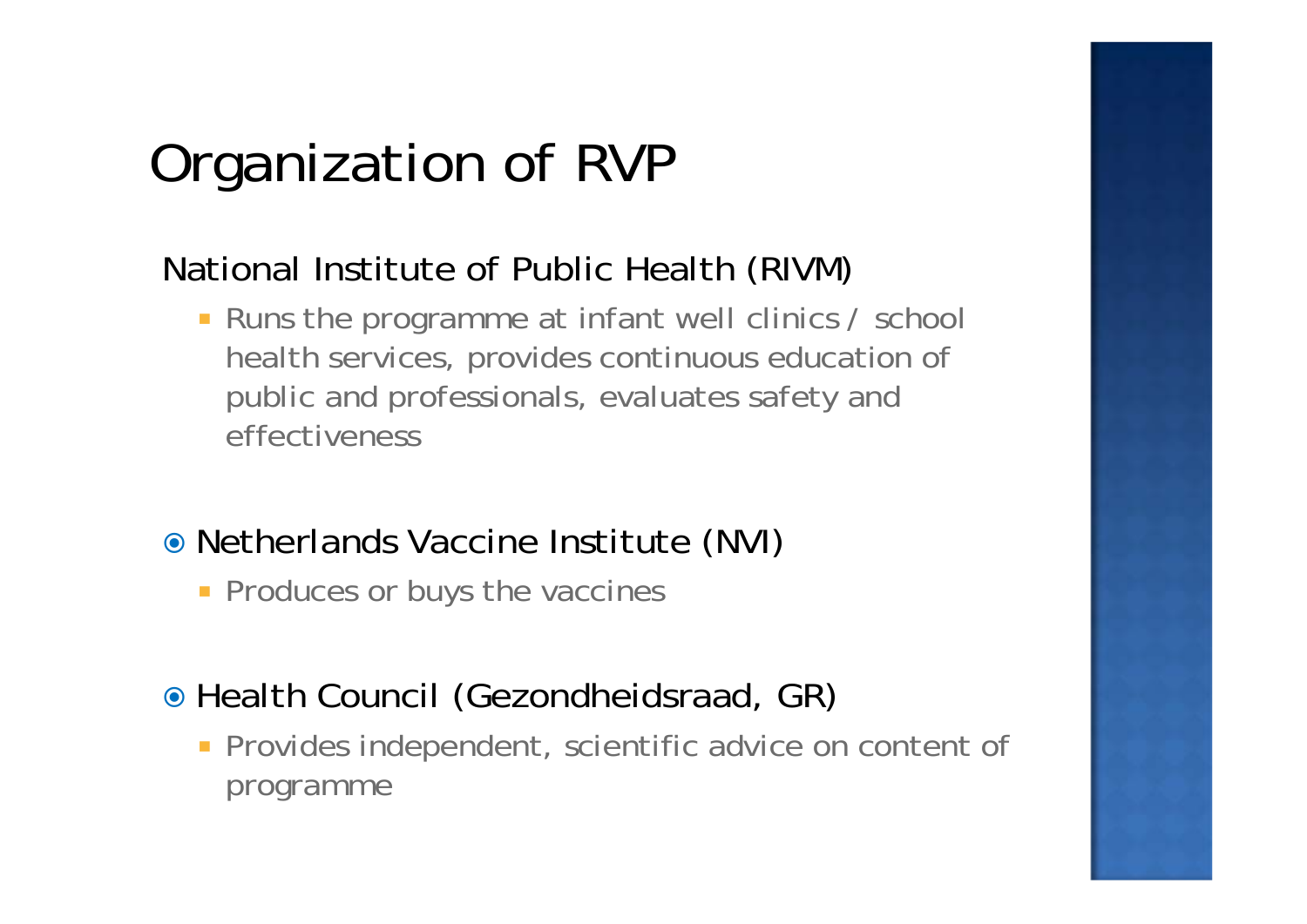## Committees of the Health Council

- Based on scientific state-of-the-art
- Multidisciplinary, including ethical and legal aspects
- Personal membership, not representing organizations • Disclosure
- Peer review by standing committees
- Deliberations confidential, reports public
- Advisors from ministry, RIVM, MEB
- Hearings for social organizations, industry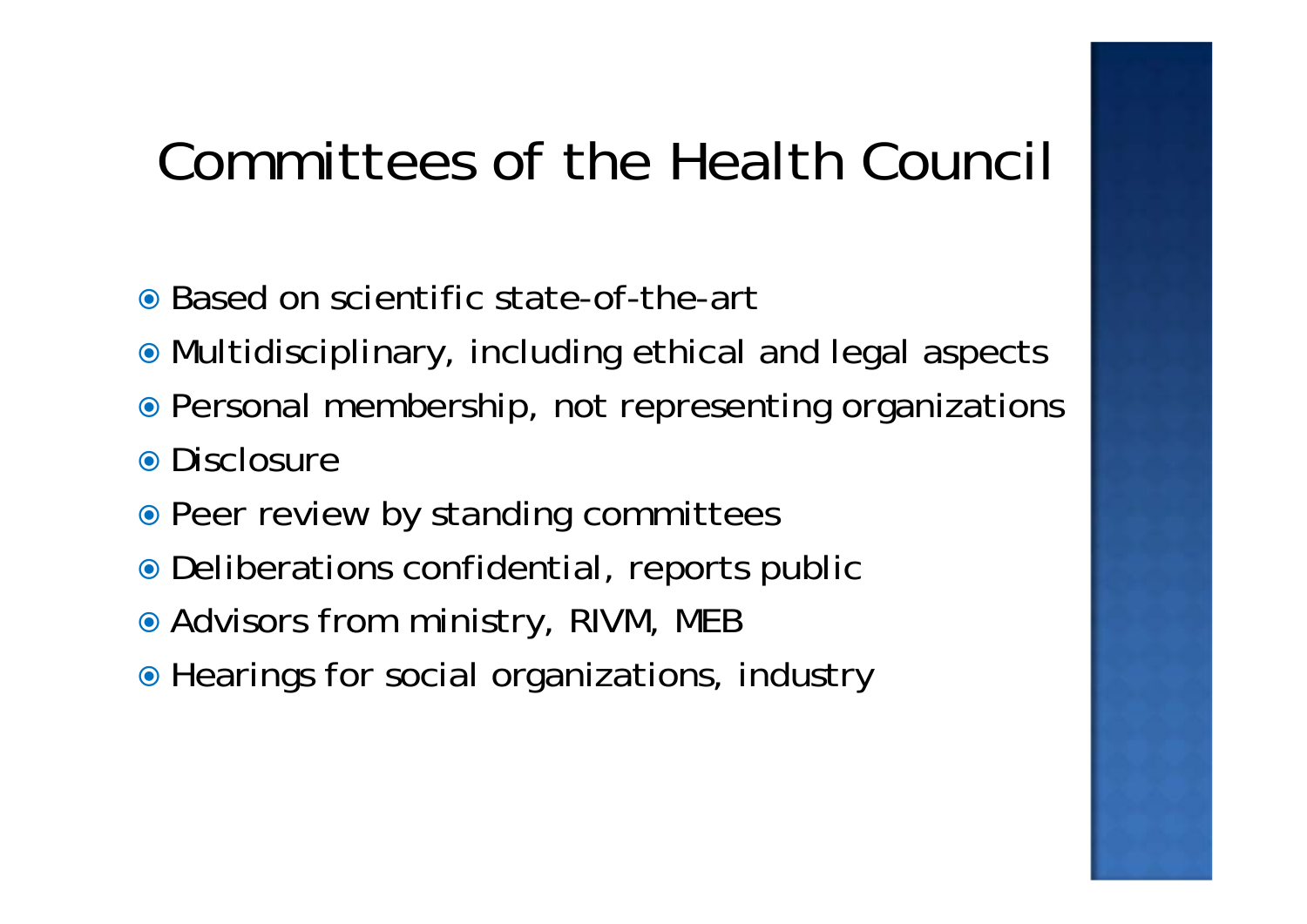# Rijksvaccinatieprogramma

(11-2008,\*mother HBsAg+, &population at risk)

| Age            | Injection 1                        | Injection 2 |
|----------------|------------------------------------|-------------|
| 0 months       | HepB <sup>*</sup>                  |             |
| $\overline{2}$ | DaPTPHib (HepB <sup>*&amp;</sup> ) | Pn          |
| 3              | DaPTPHib (HepB <sup>*&amp;</sup> ) | Pn          |
| $\overline{4}$ | DaPTPHib (HepB <sup>*&amp;</sup> ) | Pn          |
| 11             | DaPTPHib (HepB <sup>*&amp;</sup> ) | Pn          |
| 14             | <b>MenC</b>                        | <b>MMR</b>  |
| 4 years        | daPTP                              |             |
| 9              | dTP                                | <b>MMR</b>  |
| >65            | Influenza (yearly)                 |             |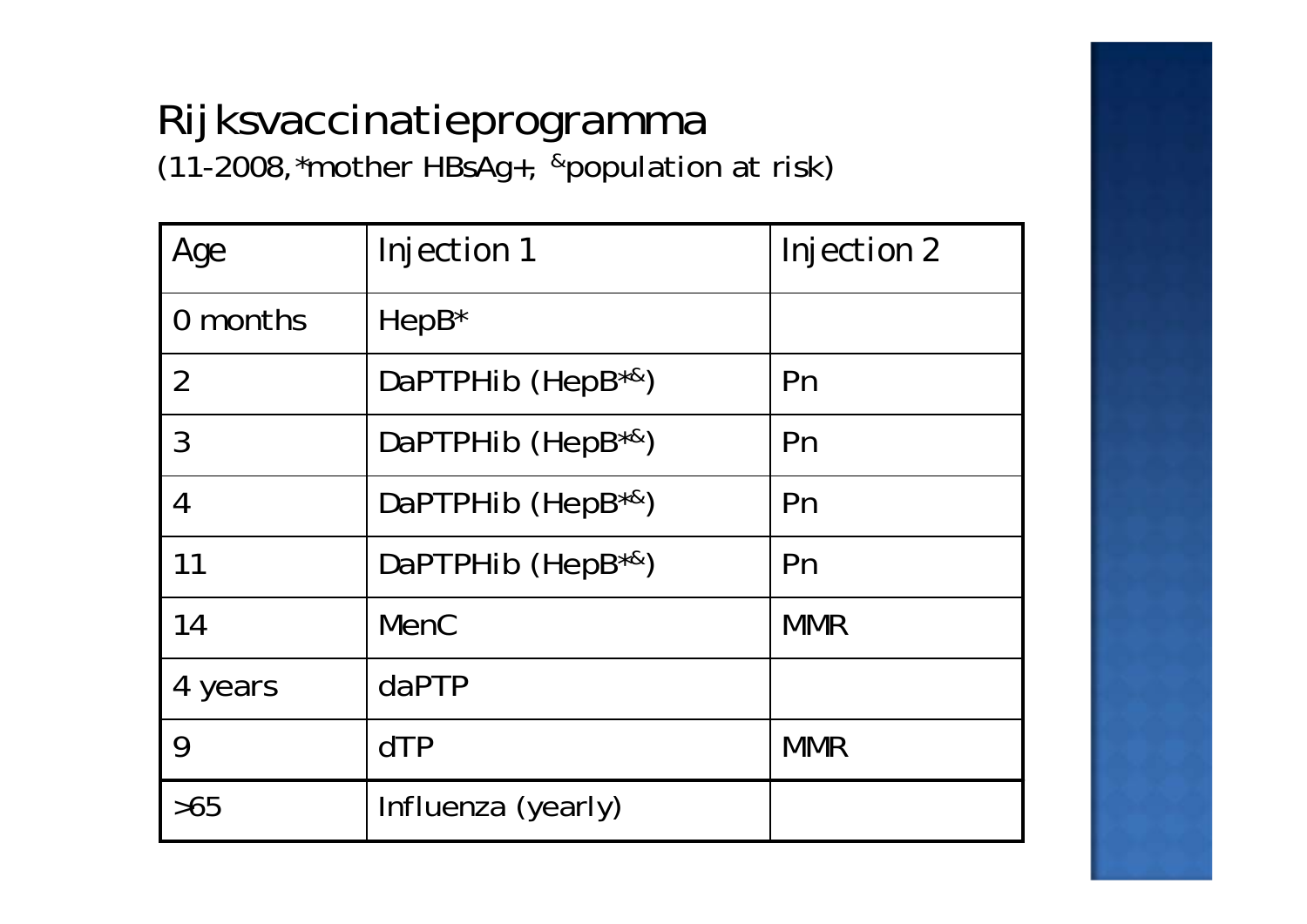### POTENTIAL FUTURE ADDITIONS TO NIP

- Hepatitis B, universal
- Intestinal rota virus infection
- Shingles
- $\bullet$ Chickenpox
- Pertussis: older children and adults

----------------------------------------------

- Influenza (children)
- Hepatitis A
- And (?): meningitis B, RSV, HSV, Pneumo (elderly), Helicobacter pylori, CMV, Chlamydia trachomatis, GAHS, GBHS, Neisseria gonorrhoeae, ..., HIV?

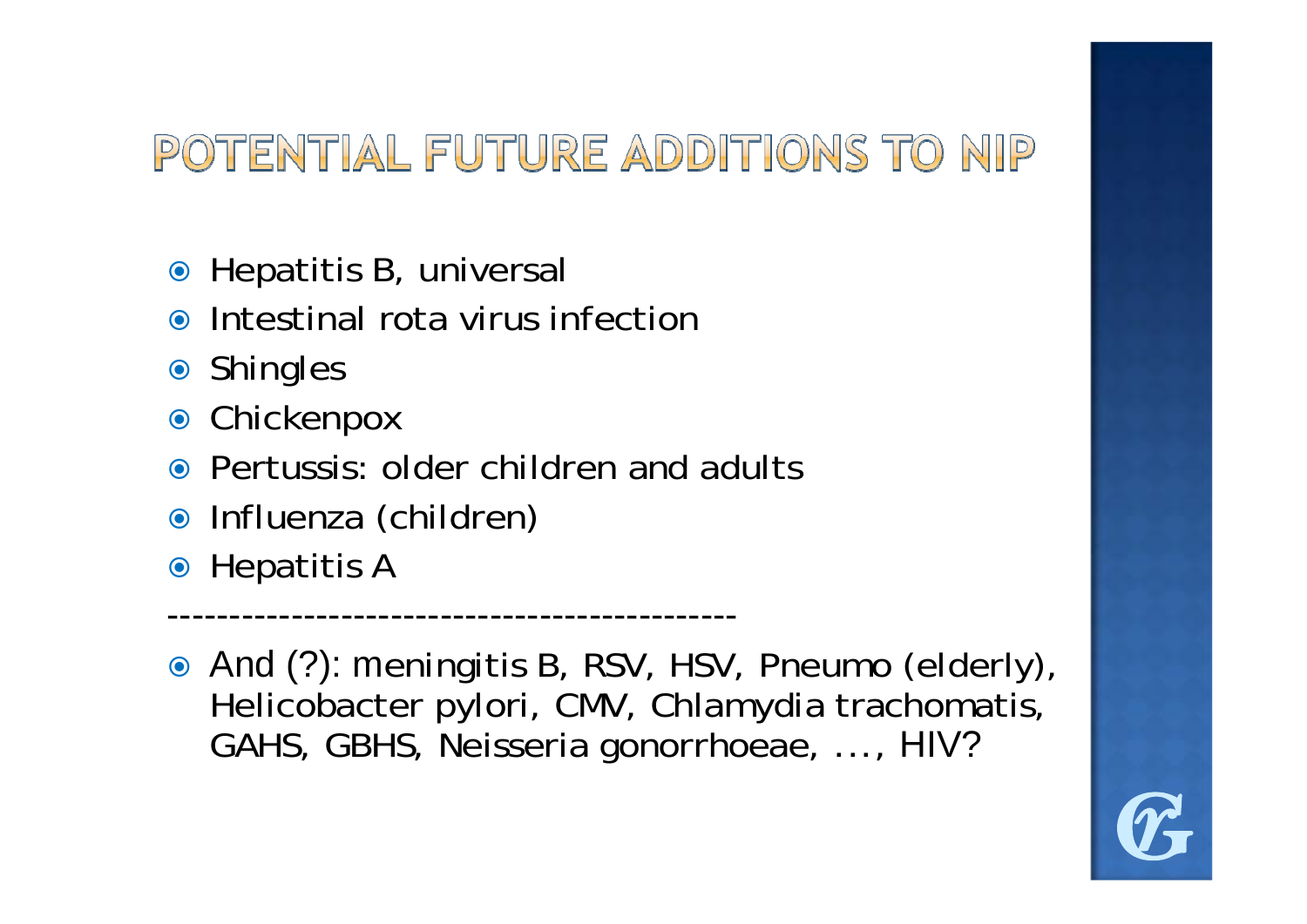### NIP: DECISION-MAKING PROCESS

- $\odot$ Minister of Health takes final decision
- $\odot$  Based on advice from NIP Review Committee of Health Council
- Scientific evidence
- Surveillance data
- Ethical and legal aspects
- Communication science
- Organisational aspects
- $\odot$ **Politics**

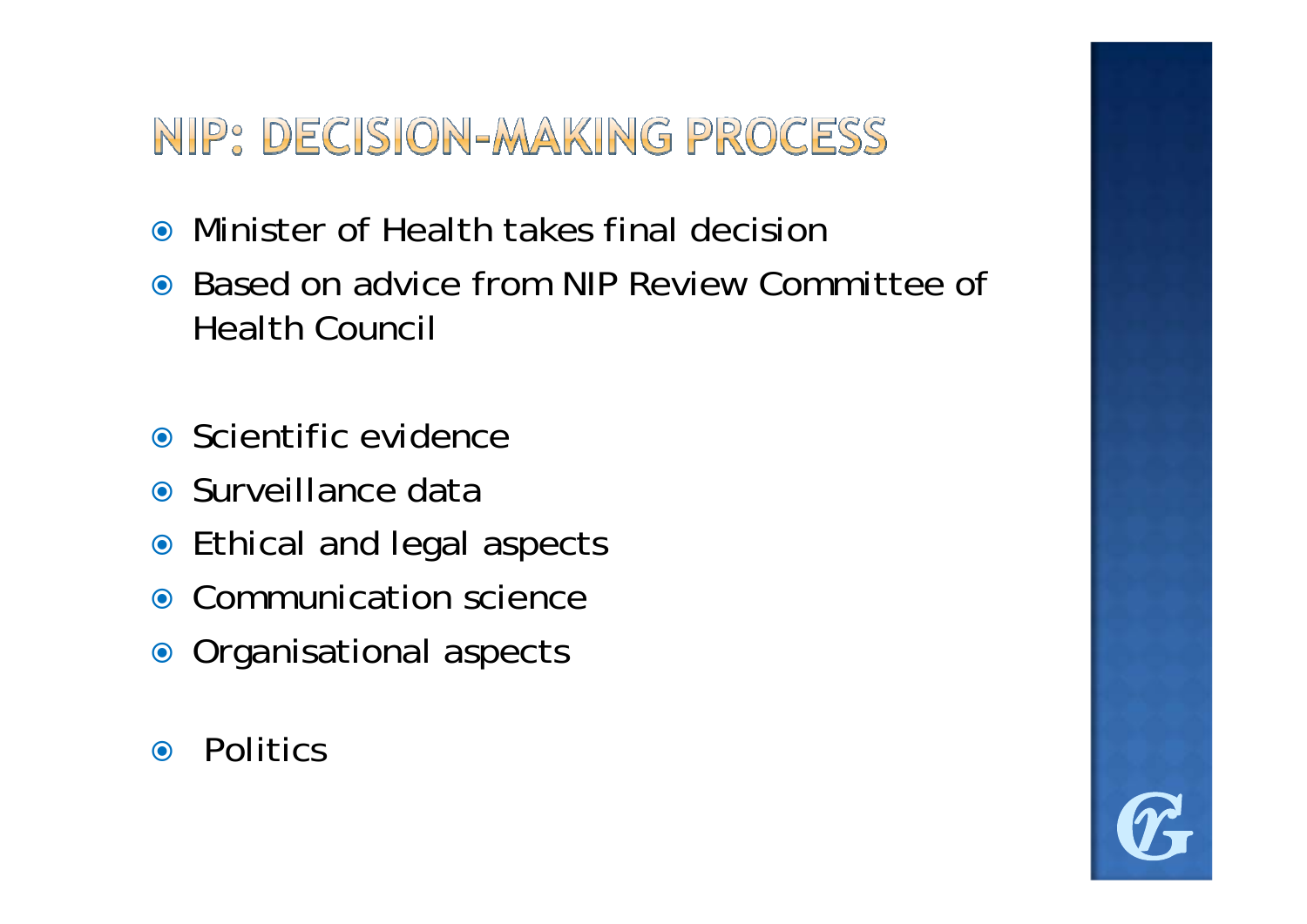The National Immunisation Programme should include a moderate range of vaccinations that are judged to be important, effective and safe

Health Council, 2001

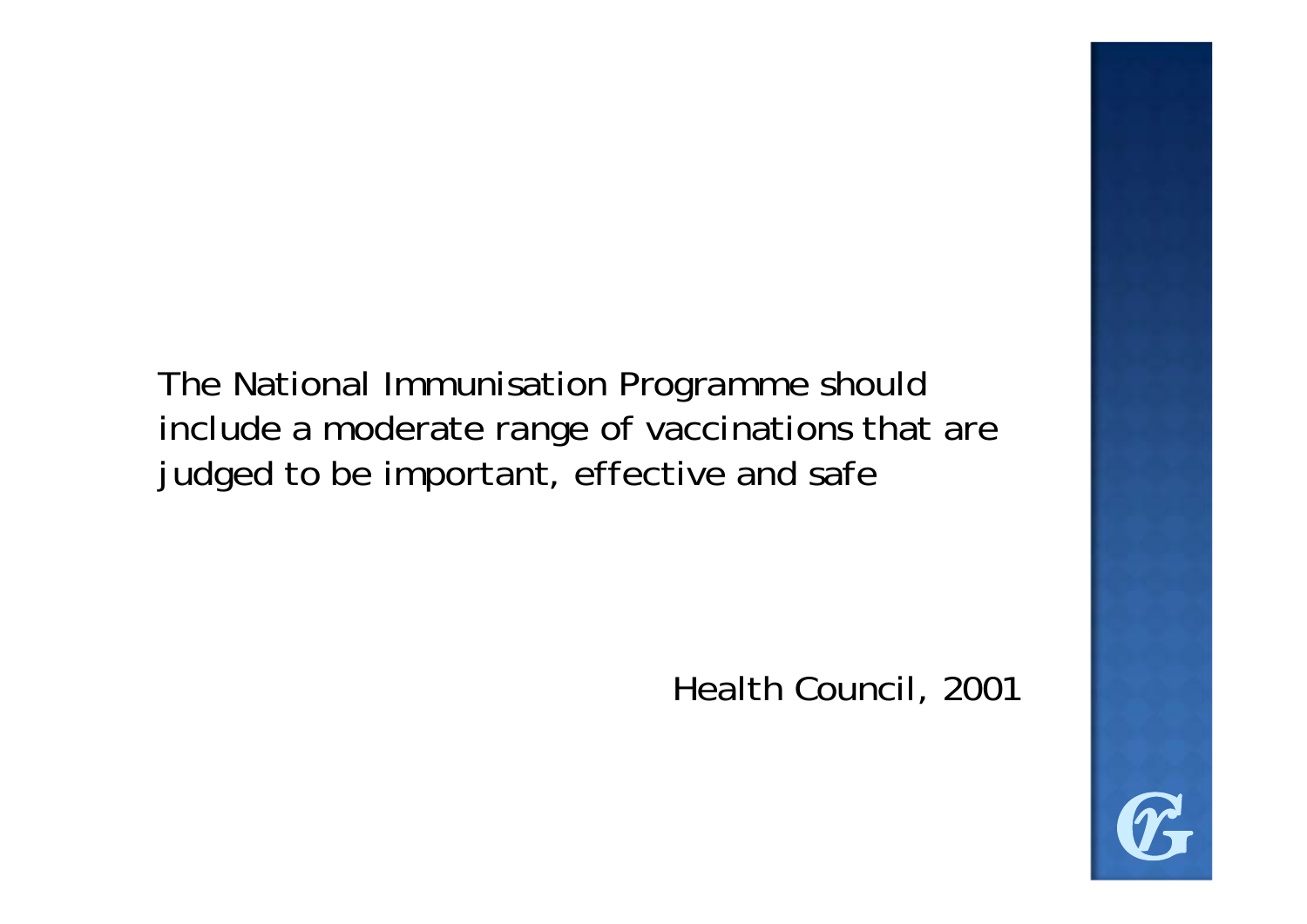## PRIMARY OBJECTIVE OF THE NIP

- To protect the people and society of the Netherlands against serious infectious disease by means of vaccination
- Subtargets:
	- 1. To eradicate or eliminate a certain disease
	- 2. To reach and maintain herd immunity
	- 3. To protect as many individuals as possible

For each vaccination define goal and target group!

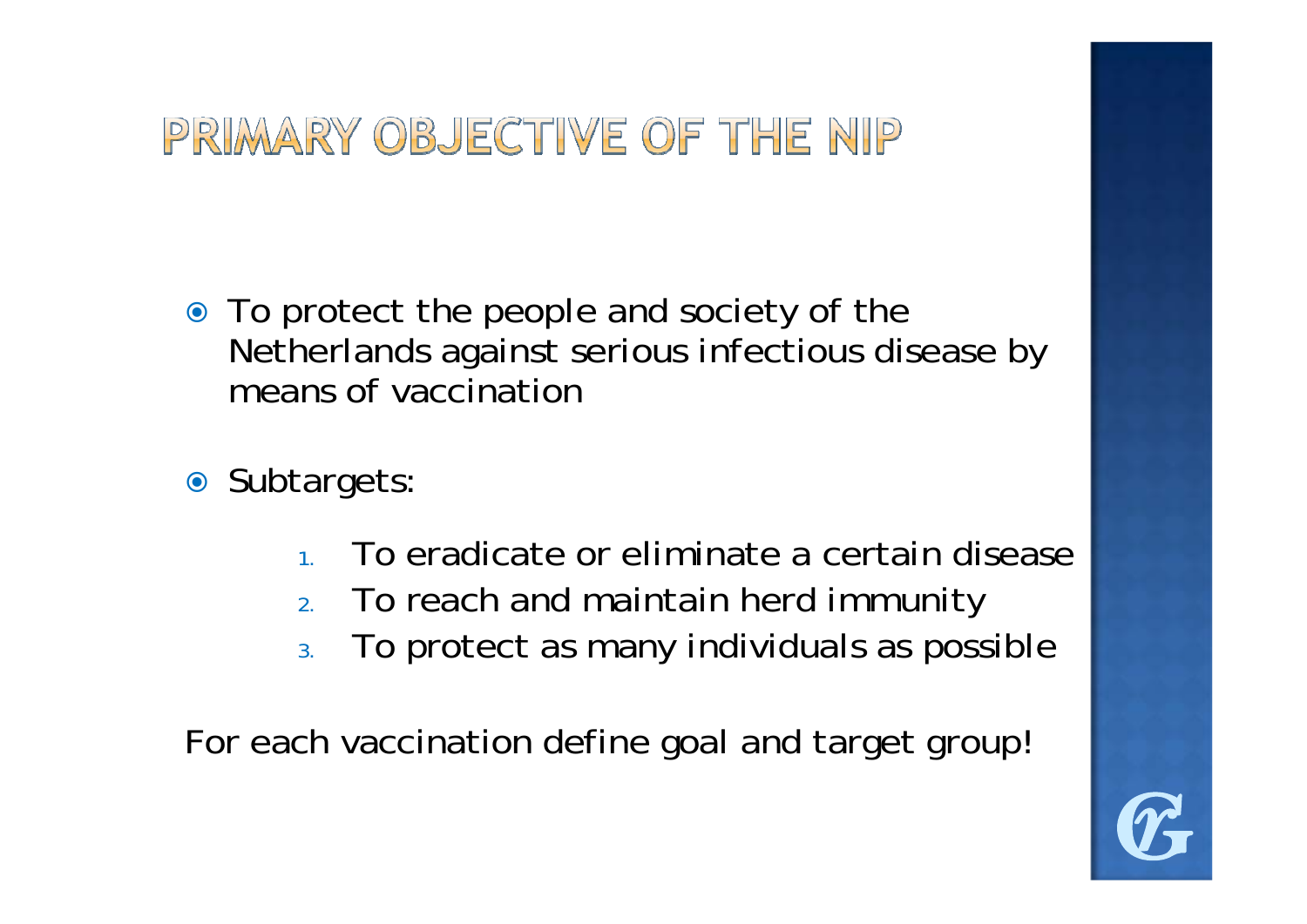NEED FOR INDEPENDENT AND TRANSPARENT ASSESSMENT

- Is it a public health problem?
- Is vaccination a solution?
- What about side effects?
- Is vaccination acceptable to the public?
- Is it a good way of spending public money?
- Is it a priority?

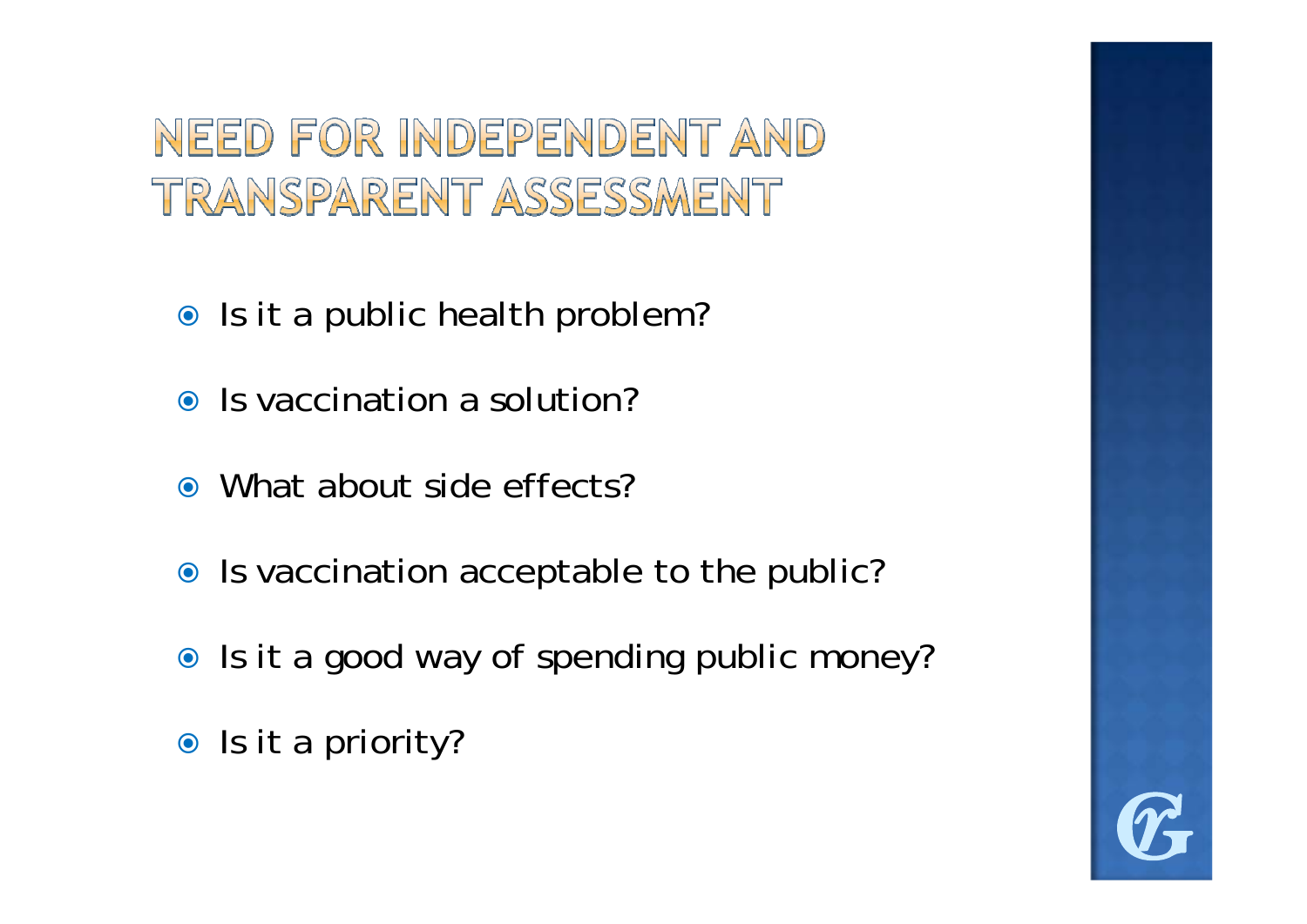

Available online at www.sciencedirect.com

**SCIENCE** ODIRECT<sup>.</sup>

Vaccine 22 (2004) 3122-3126

www.elsevier.com/locate/vaccine

#### Ethical principles for collective immunisation programmes

Marcel Verweij<sup>a,\*</sup>, Angus Dawson<sup>b</sup>

<sup>a</sup> Utrecht University Ethics Institute, Heidelberglaan 2; NL-3584 CS Utrecht, The Netherlands <sup>b</sup> Keele Hall, Staffordshire ST5 5BG, UK

Received 19 September 2003; accepted 26 January 2004

Available online 4 March 2004

#### **Abstract**

Ethical issues arise in discussion of both the content and implementation of collective immunisation programmes. In this paper we propose and discuss seven principles that may guide reflection and debate in this controversial area. Whilst this paper is not intended to be a final and complete account of the relevant principles for collective immunisation programmes we hope that it can help stimulate more active discussion of these issues. Debate about these principles may help to make moral conflicts more explicit and open up the possibility of resolution. We argue that analysis and discussion of the ethical issues should be part of any justification of collective vaccination programmes. © 2004 Elsevier Ltd. All rights reserved.

Keywords: Ethics; Principles; Vaccinations

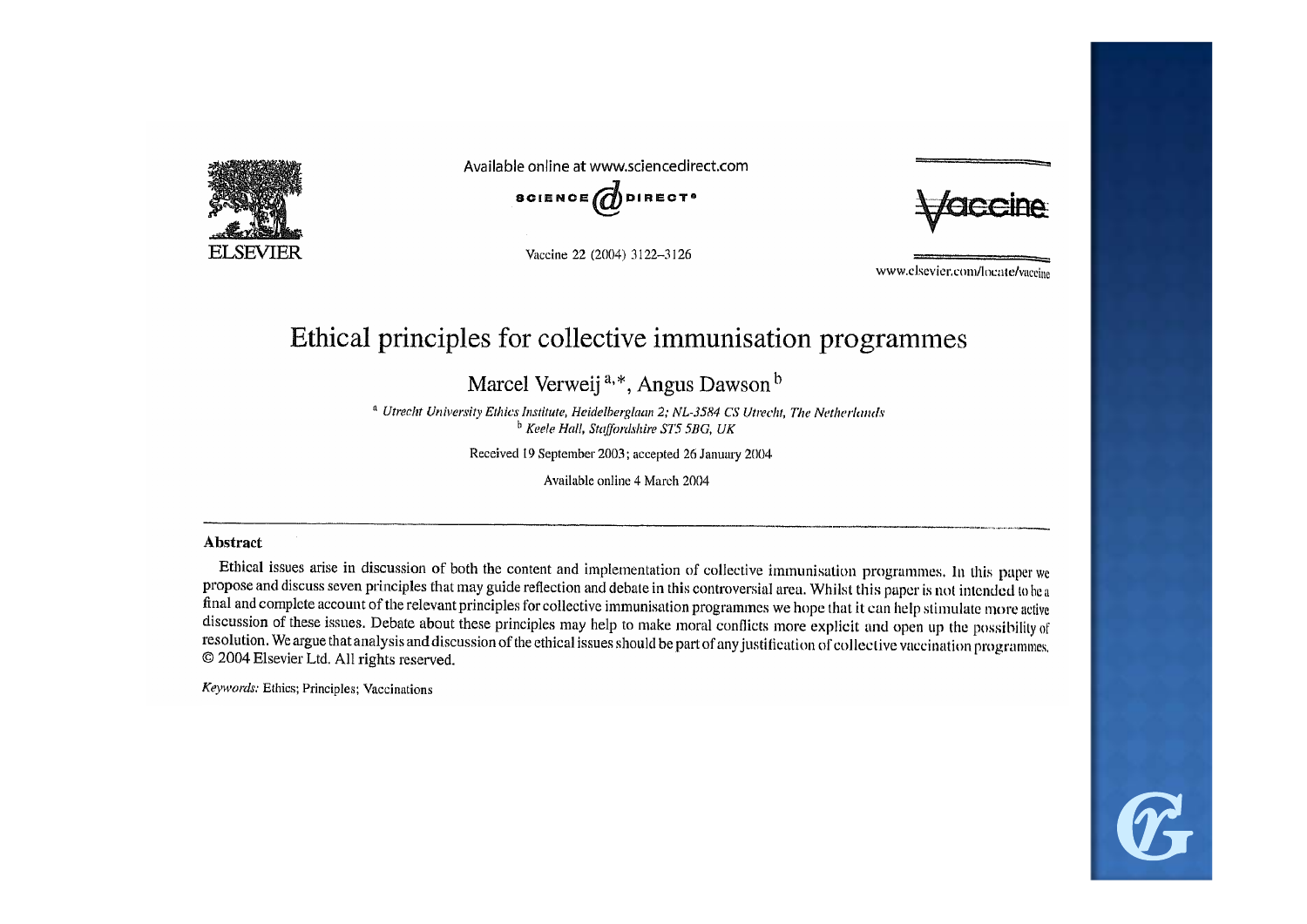### CRITERIA FOR INCLUSION OF A VACCINATION IN A PUBLIC VACCINATION PROGRAMME

#### *Disease burden*

1. The infectious disease is serious for individuals and has the potential to affect a large number of people

#### *Effectiveness*

- 2. Vaccination is effective for the prevention of disease or the reduction of symptoms
- 3. Adverse effects are not sufficient to substantially diminish the public health benefit

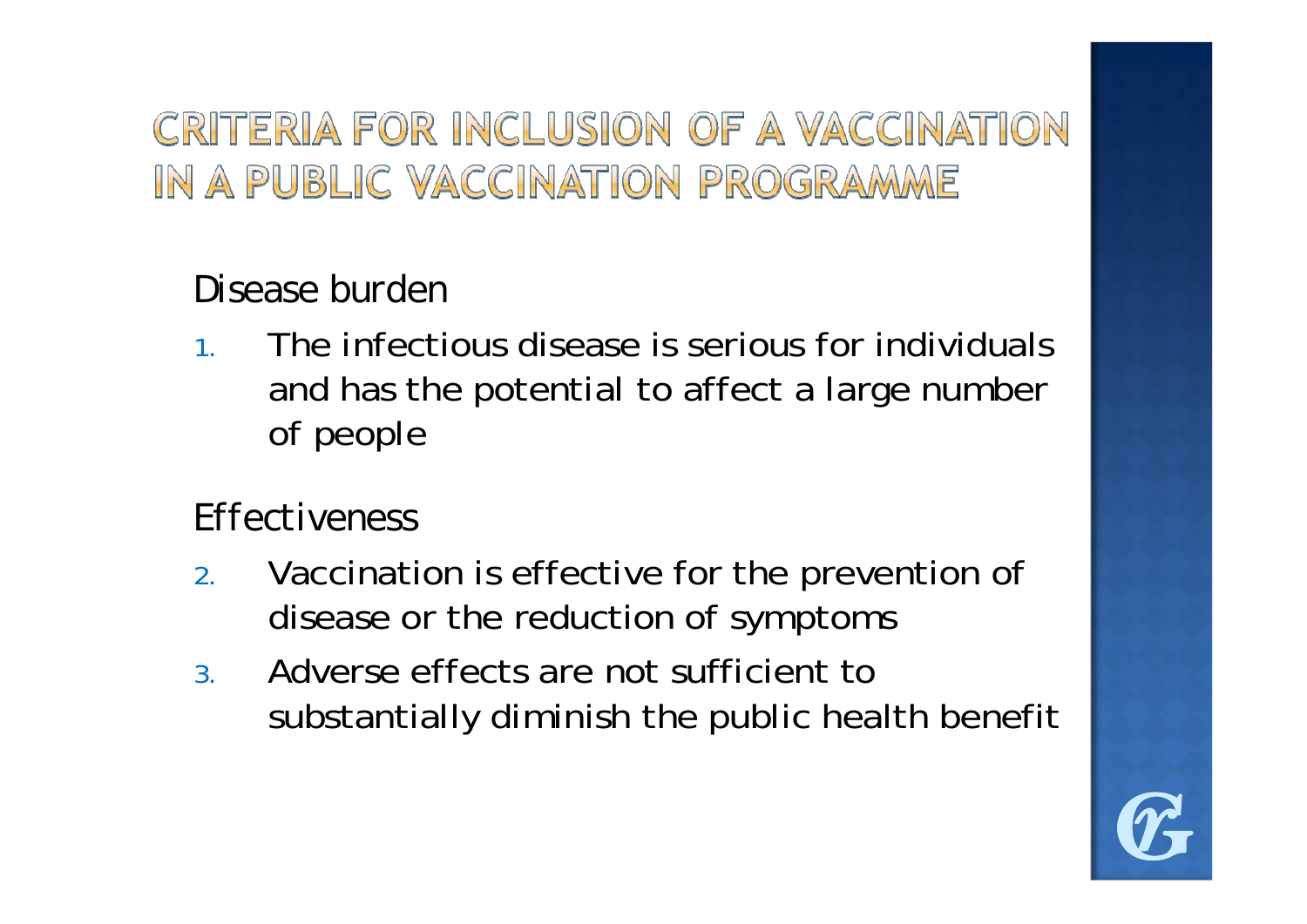### CRITERIA FOR INCLUSION OF A VACCINATION IN A PUBLIC VACCINATION PROGRAMME

### *Acceptability*

- 4. The inconvenience or discomfort of vaccination is not disproportionate to the health benefit
- 5. The inconvenience or discomfort of **the vaccination programme as a whole** is not disproportionate to the health benefit

### *Efficiency*

6. The cost-effectiveness ratio compares favourable with other means of prevention

### *Urgency/priority*

7. Provision of vaccination serves a (potentially) urgent public health need

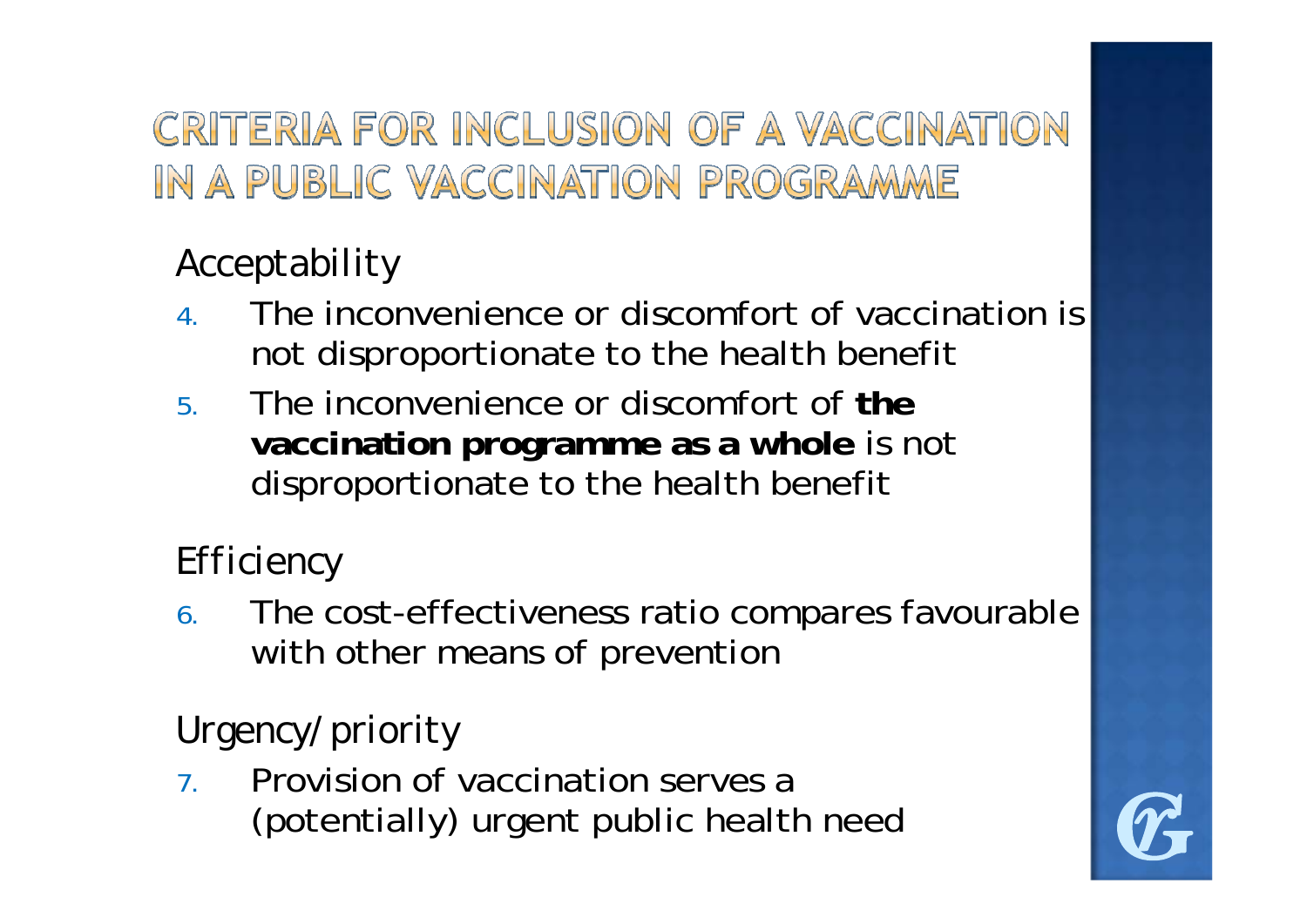### CRITERIA FOR INCLUSION OF A VACCINATION IN A PUBLIC PROGRAMME

• Not an easy exercise in filling out: to most of the criteria only qualified answers are possible

- Criteria supply a systematic framework to discuss all relevant aspects
- Independent advice by the Health Council
- Decision by the minister of health

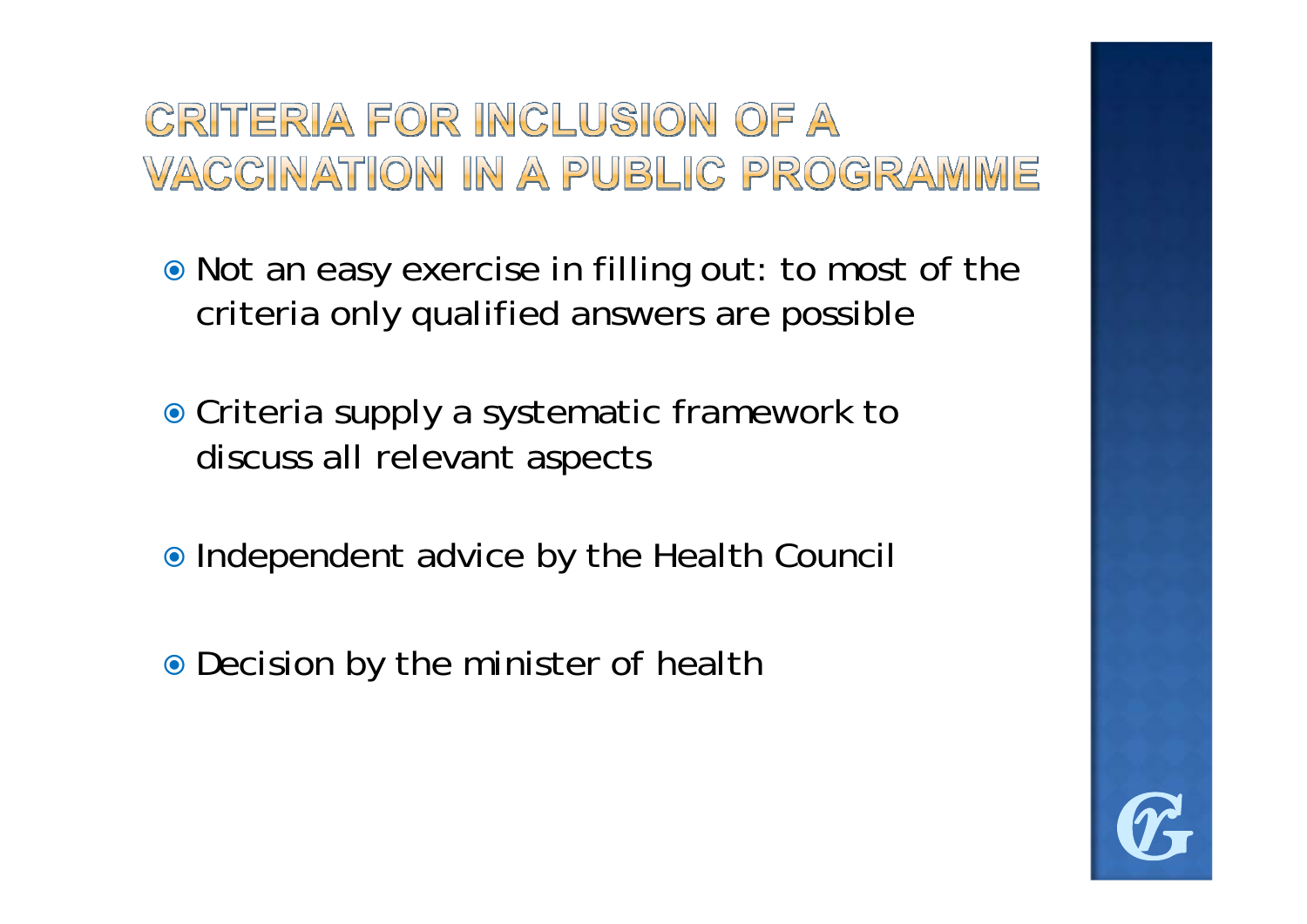## THE NIP PUT TO THE TEST (2007)

- All 15 current vaccinations meet the 7 criteria
- Of 23 candidate vaccinations no one received an unqualified positive recommendation, but 4 should be assessed more carefully:
	- Cervical cancer
	- Chickenpox/shingles
	- **Intestinal rota virus infection**
	- **I** Universal vacccination against hepatitis B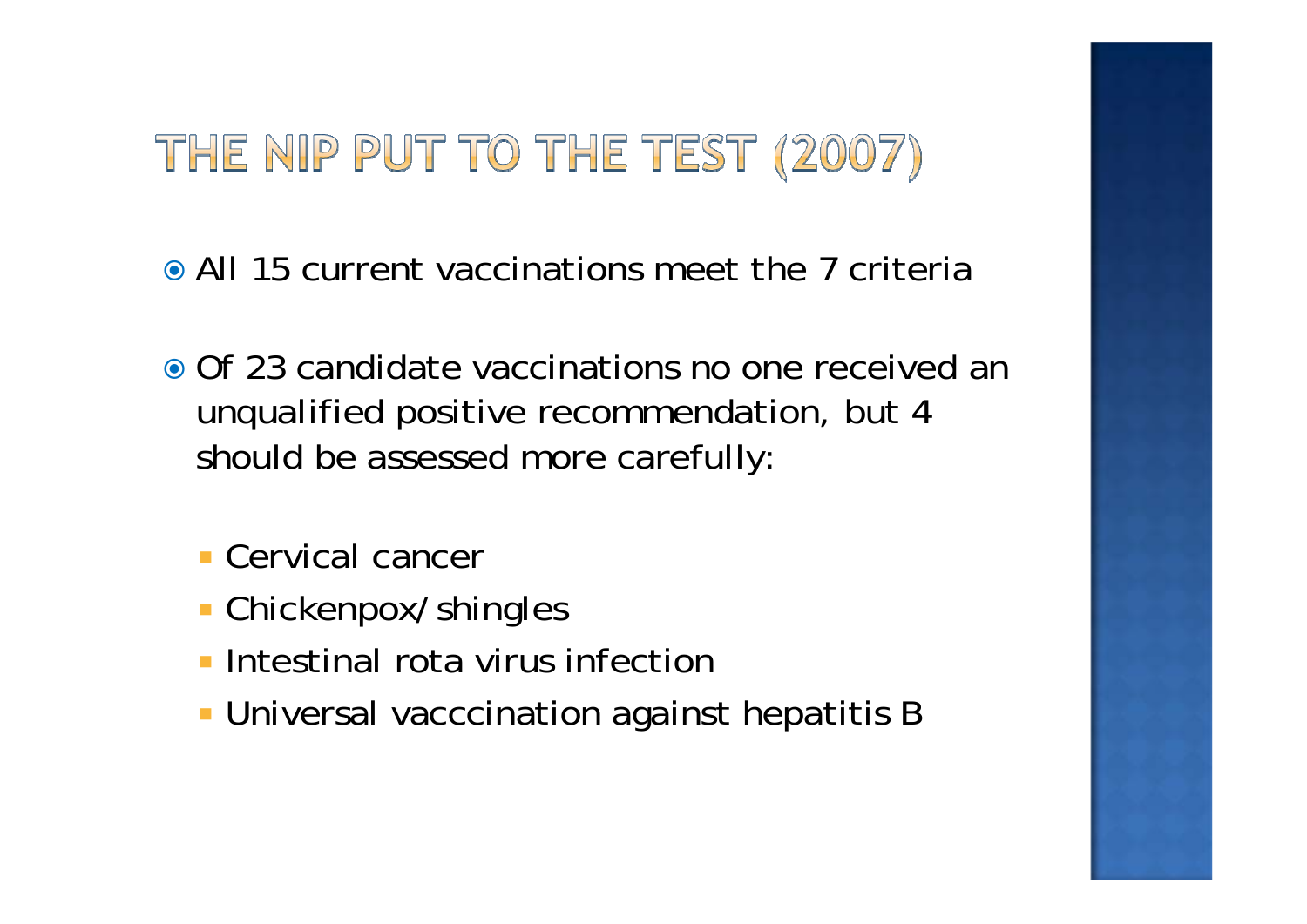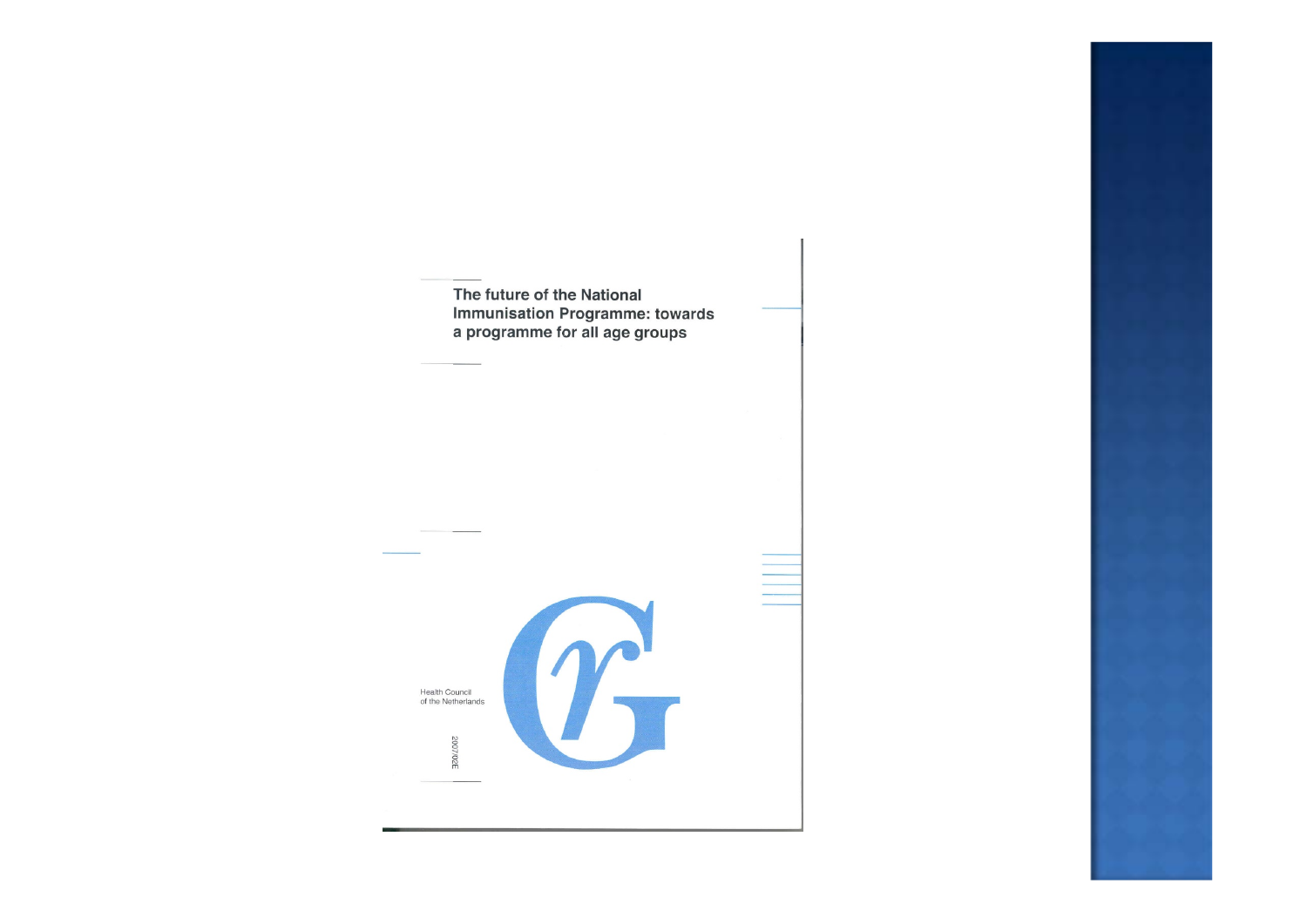#### Geographic Distribution of Chronic HBV Infection



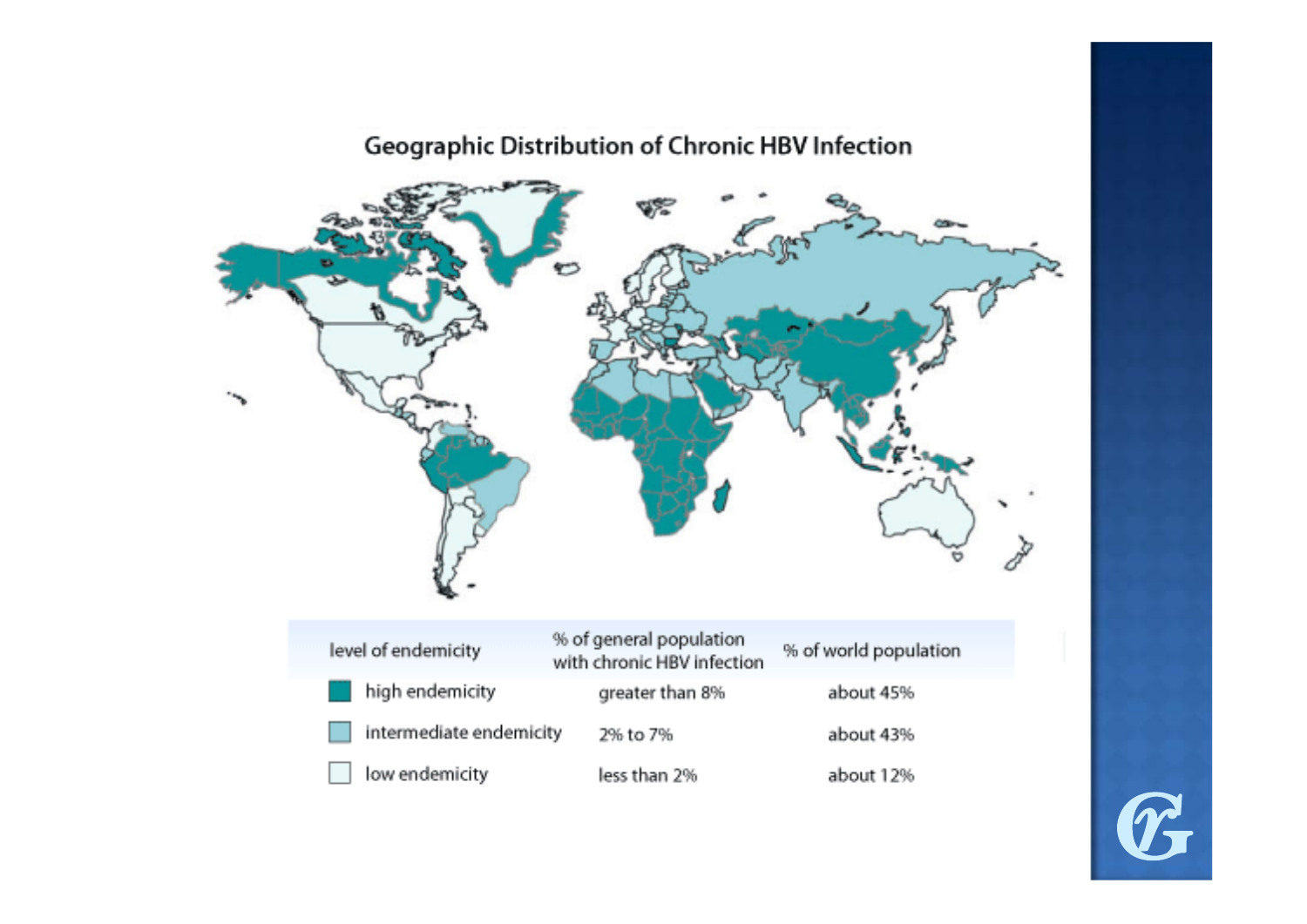## HEPATITIS B VACCINATION IN THE NETHERLANDS

Children born to carrier mothers (from 1989)

• Health care workers (intensified from 2001)

- Programmes targeted towards risk groups: homo/bisexual men, injecting drug users, promiscuous heterosexuals: outreaching, (rather) good coverage (intensified from 2002)
- Children who have at least one parent from a high or middle risk country (from 2003)

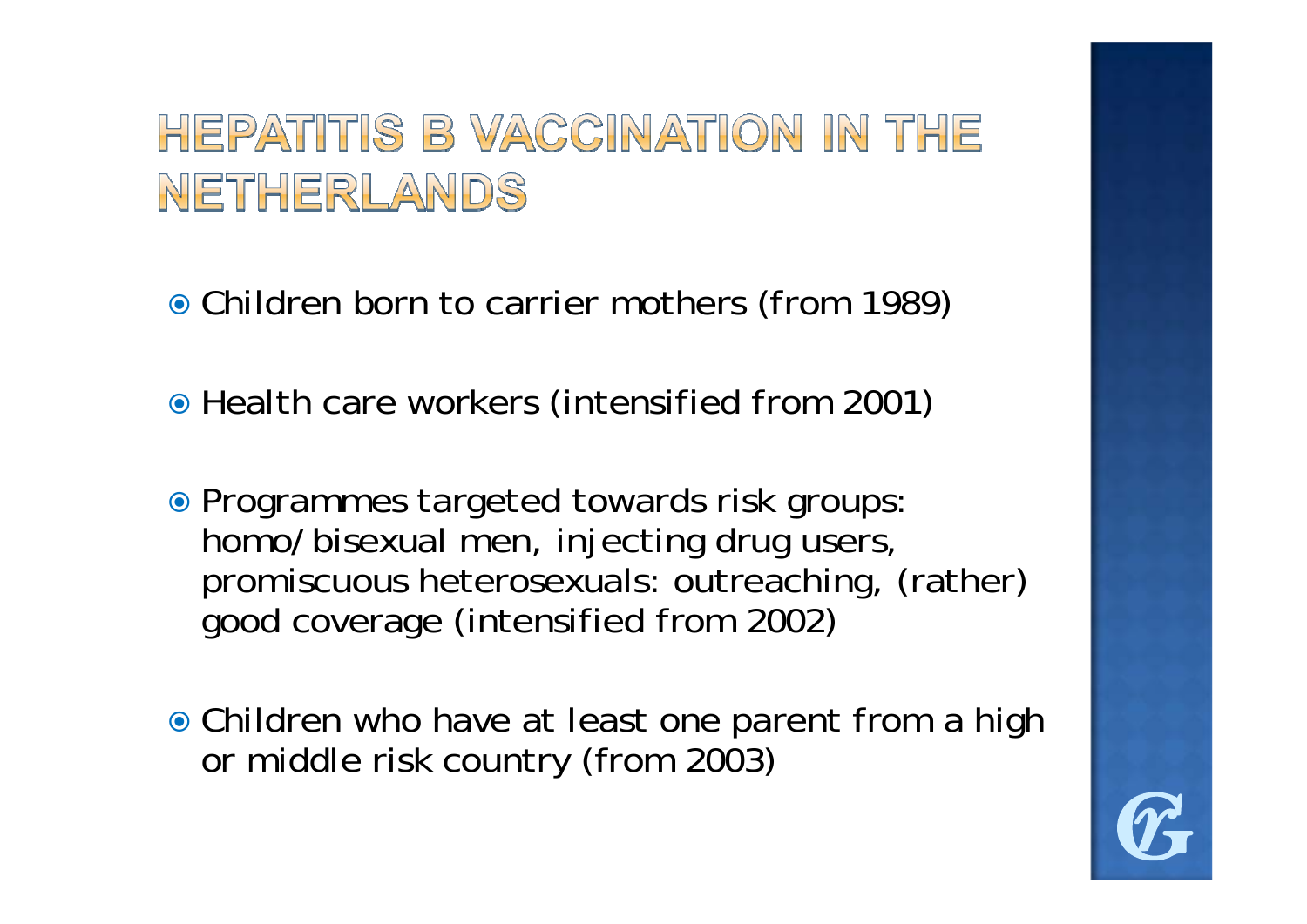### ASSESSMENT OF UNIVERSAL VACCINATION AGAINST HEPATITIS B, THE NETHERLANDS

- Hepatitis B serious, but uncommon in Northwestern Europe, mostly limited to specific risk groups (C1)
- Vaccines: safe and effective, some uncertainty about duration of protection (C2+C3)
- Vaccination not beneficial for most people, so only acceptable from public perspective, if targeted approaches do not reach risk groups sufficiently (C4+C5)
- CER (initial analyses): 25,000-57,000 EURO/l.y.g (C6)

● So far, targeted approaches were preferred (C7)

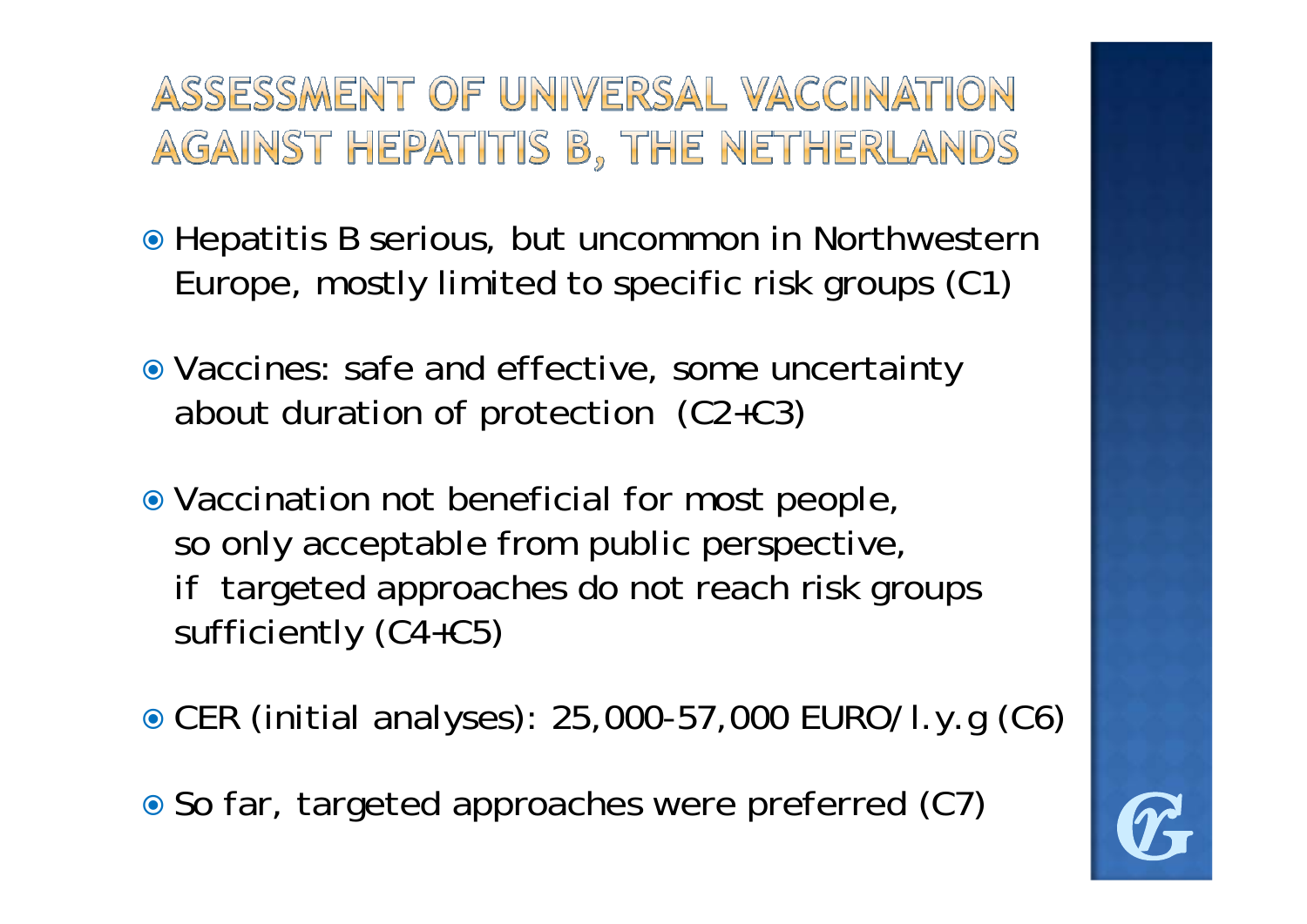

- Transmission patterns in migrant population may mirror those in countries of high endemicity: include horizontal transmission (C1)
	- CEA with horizontal transmission: 9,500-26,500 EURO/l.y.g. (C6)
- Vaccine price has come down further (C6)
- Uptake of targeted programmes and impact on disease incidence?

\*\*\*\*\*

• Should the Netherlands introduce universal vaccination?

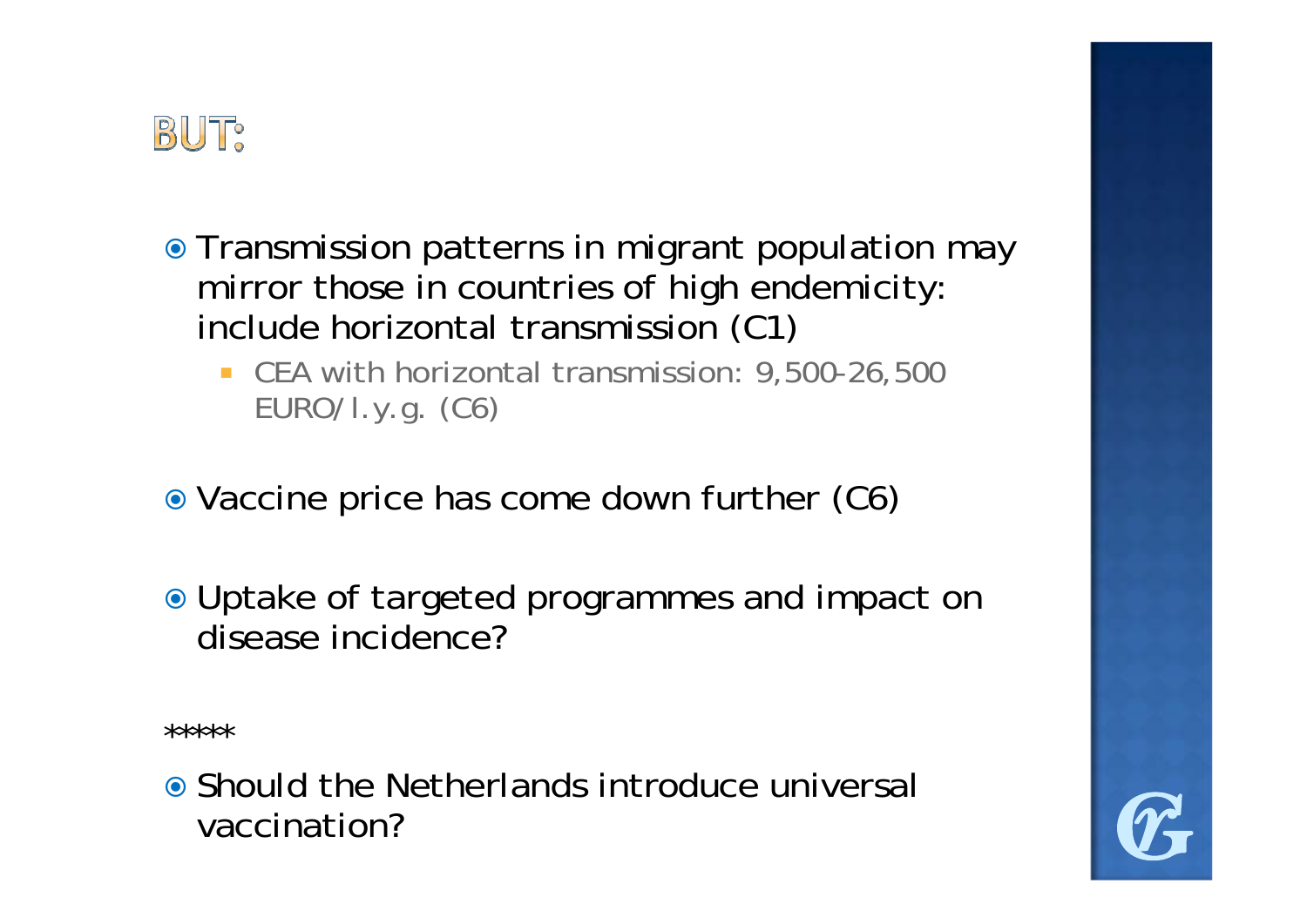### **HEALTH COUNCIL ADVICE:**

● Further improve vaccination of children born to HBsAg positive mothers

- Assess effectiveness of targeted programmes and compare with universal vaccination of infants or adolescents
	- > advisory report December 2008
	- > assessment depends on modelling very much!